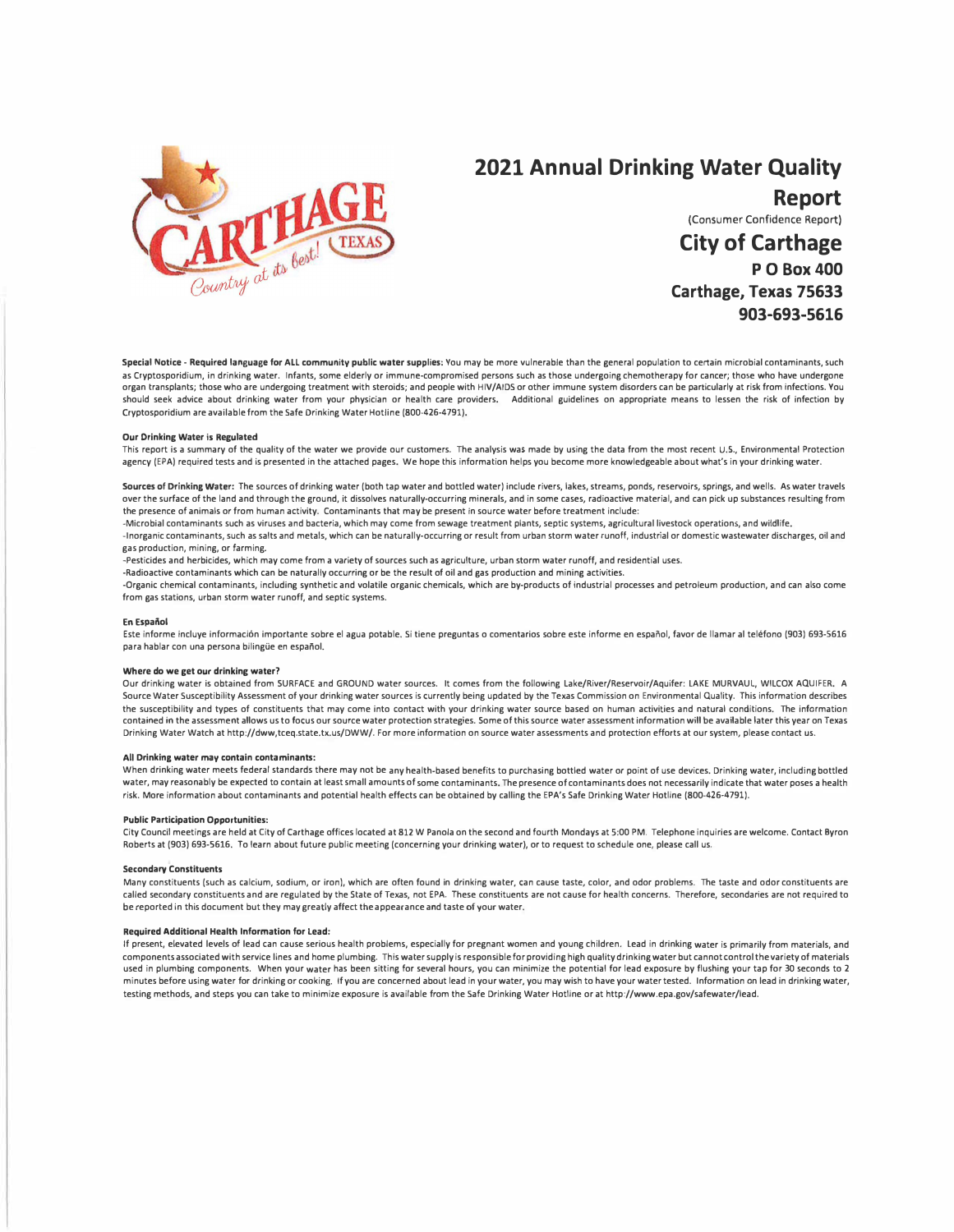## **Information about Source Water**

TCEQ completed an assessment of your source water, and results indicate that some of our sources are susceptible to certain contaminants. The sampling requirements for your water system is based on this susceptibility and previous sample data. Any detections of these contaminants will be found in this Consumer Confidence Report. For more information on source water assessments and protection efforts at our system contact [insert **water system contact][insert phone number]** 

## **Coliform Bacteria**

| <b>Maximum Contaminant</b><br>Level Goal | <b>Total Coliform</b><br>Maximum<br>Contaminant Level | Highest No. of Positive | Fecal Coliform or E. Coli<br>Maximum Contaminant Level or Fecal Coliform Samples | Total No. of Positive E. Coli | Violation | Likely Source of Contamination        |
|------------------------------------------|-------------------------------------------------------|-------------------------|----------------------------------------------------------------------------------|-------------------------------|-----------|---------------------------------------|
|                                          | 1 positive monthly<br>sample.                         |                         |                                                                                  |                               |           | Naturally present in the environment. |

| Lead and Copper | <b>Date Sampled</b> | <b>MCLG</b> | <b>Action Level (AL)</b> | 90th Percentile | # Sites Over AL | <b>Units</b> | <b>Violation</b> | Likely Source of Contamination                                                                               |
|-----------------|---------------------|-------------|--------------------------|-----------------|-----------------|--------------|------------------|--------------------------------------------------------------------------------------------------------------|
| Copper          | 08/14/2021          | 1.3         |                          | 0.0767          |                 | ppm          | N                | Erosion of natural deposits; Leaching from wood<br>preservatives; Corrosion of household plumbing<br>cyclome |

## **2021 Water Quality Test Results**

| <b>Disinfection By-Products</b> | <b>Collection Date</b> | <b>Highest Level</b><br><b>Detected</b> | Range of Individual<br><b>Samples</b> | <b>MCLG</b>              | <b>MCL</b> | <b>Units</b> | <b>Violation</b> | Likely Source of Contamination             |
|---------------------------------|------------------------|-----------------------------------------|---------------------------------------|--------------------------|------------|--------------|------------------|--------------------------------------------|
| Haloacetic Acids (HAA5)         | 2021                   | 16                                      | $8 - 25.3$                            | No goal for the<br>total | 60         | ppb          | M                | By-product of drinking water disinfection. |

**\*The value in the Highest Level or Average Detected column is the highest average of all HAAS sample results collected at a location over a year** 

| Total Trihalomethanes (TTHM) | 2021 | $-26.8$<br>$ -$<br>.J | .<br>No goal for the<br>totar | 20<br>oυ | ppt | By-product of drinking water disinfection. |
|------------------------------|------|-----------------------|-------------------------------|----------|-----|--------------------------------------------|
|                              |      |                       |                               |          |     |                                            |

**The value in the Highest Level or Average Detected column is the highest average of all TTHM sample results collected at a location** *over* **a year**